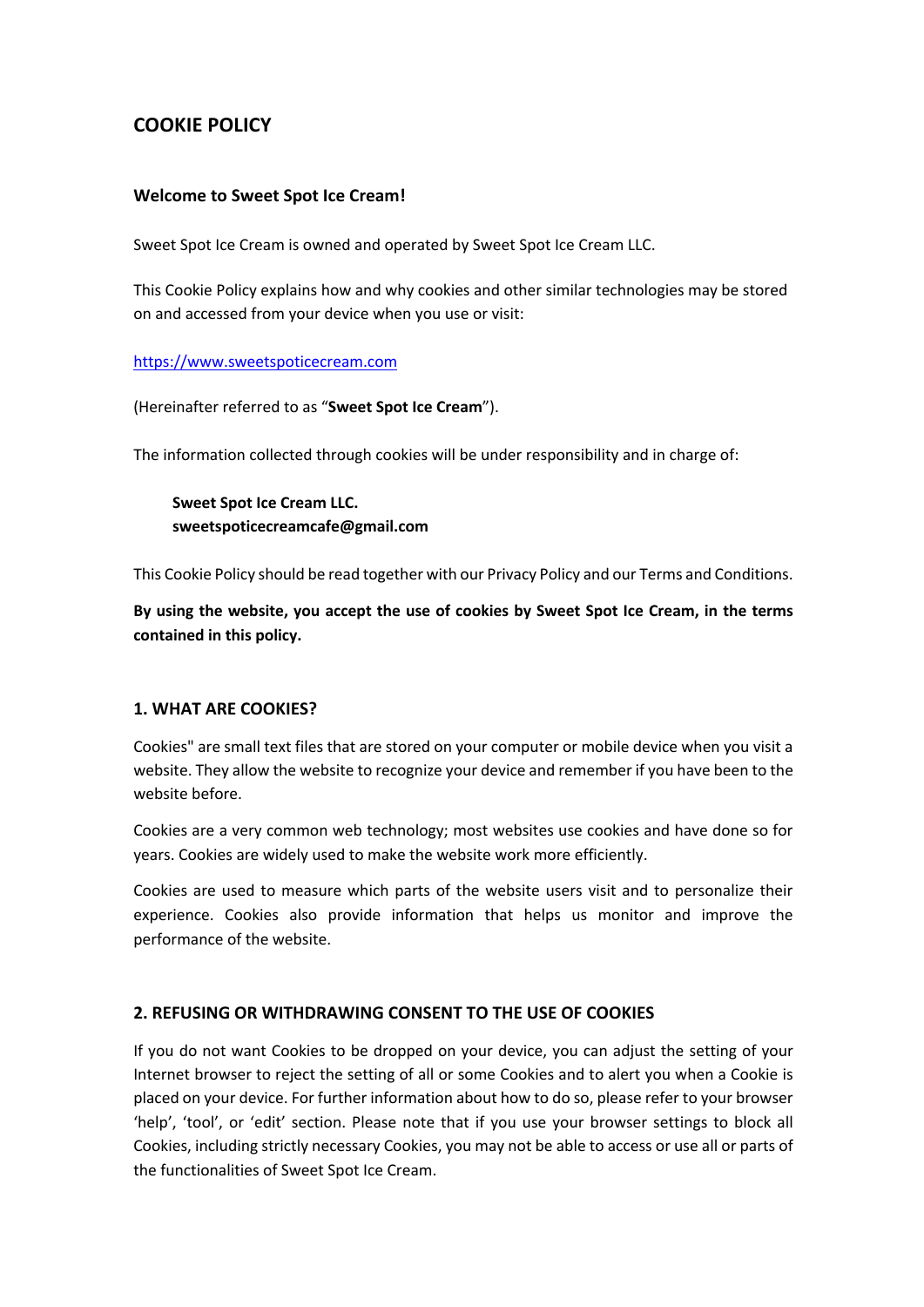If you want to remove previously-stored Cookies, you can manually delete the Cookies at any time. However, this will not prevent Sweet Spot Ice Cream from placing further Cookies on your device unless and until you adjust your Internet browser setting as described above.

We provide the links for the management and blocking of cookies depending on the browser you use:

- Internet Explorer: http://windows.microsoft.com/es-xl/internet-explorer/deletemanage-cookies#ie=ie-10
- Firefox: https://support.mozilla.org/en-US/kb/clear-cookies-and-site-data-firefox
- Chrome: https://support.google.com/chrome/answer/95647?hl=en
- Safari: https://support.apple.com/guide/safari/manage-cookies-and-website-datasfri11471/mac

## **3. FIRST-PARTY COOKIES**

We use Cookies to enhance the performance of our website and personalize your online Sweet Spot Ice Cream experience. Cookies help us to collect information on how people use our website and which pages they visit. They enable us to monitor the number of visitors and to analyze website usage patterns and trends. We collect this information anonymously, so it does not identify anyone as an individual and no personal information is stored in our Cookies. We always use Cookie data in a responsible way.

## **4. THIRD-PARTY COOKIES**

Third-party cookies may come from partners or third-party companies that provide functional web services or tools for our website and the optimal functioning and operation of our services. We use third party cookies responsibly and for the sole purpose of providing optimal functioning of the platform and services. You may opt out of these cookies by following the cookie removal information contained in this document or the technical information of the browser from which you access our website and services.

## **5. PERSISTENT COOKIES**

We use persistent Cookies to improve your experience of using Sweet Spot Ice Cream. This includes recording your acceptance of our Cookie Policy to remove the cookie message which first appears when you use Sweet Spot Ice Cream. Persistent Cookies remain on your device until deleted manually or automatically.

### **6. SESSION COOKIES**

Session cookies are used to keep the session open for users when they enter the website and platform with their credentials and password. Session cookies are temporary and are deleted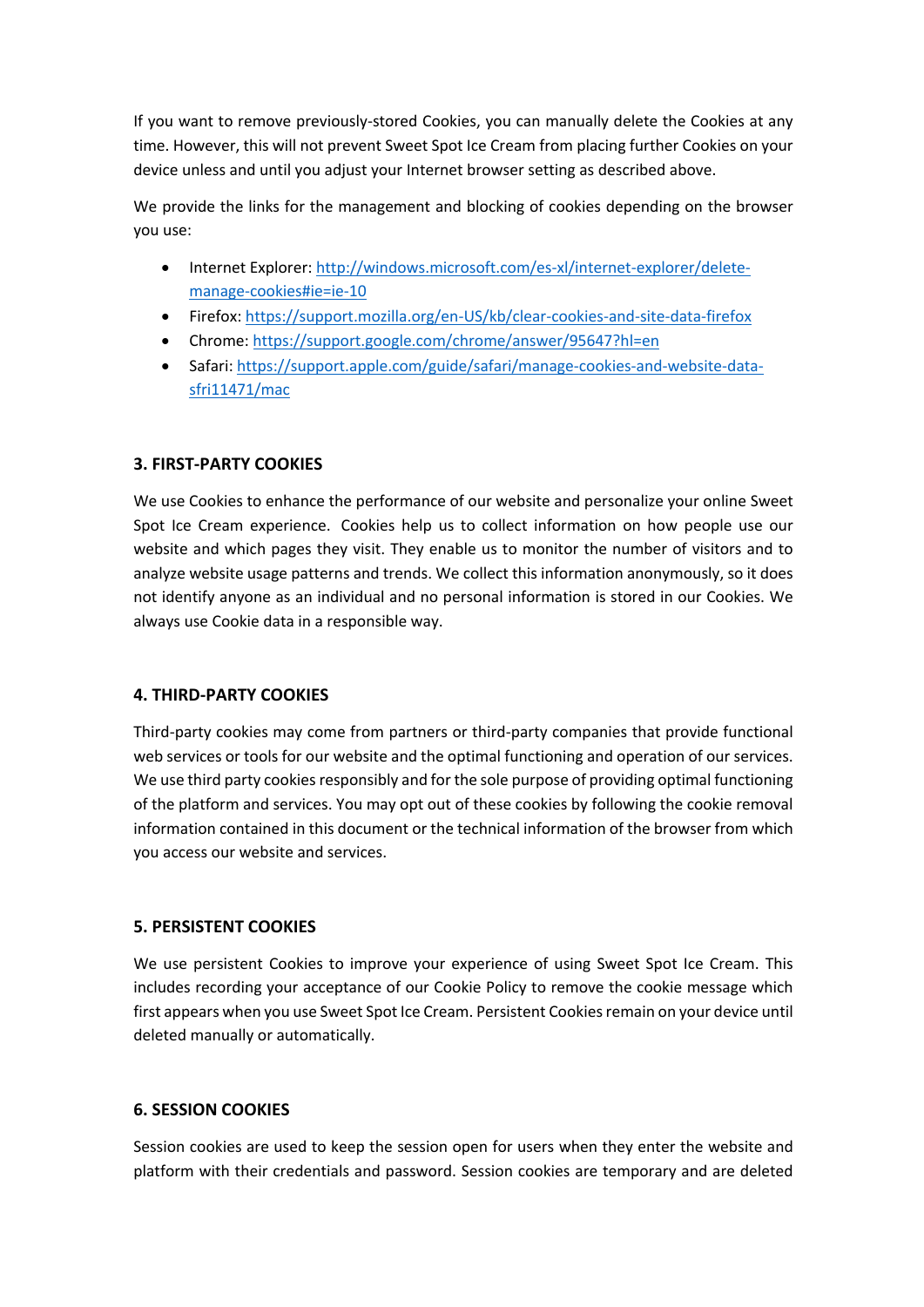from your machine when the session is closed and the browser is closed. We use session cookies to keep your session open when you use our services and to identify you on our system each time you log on to the platform by starting a session.

The data collected by Sweet Spot Ice Cream and/or through Cookies that may be placed on your computer will not be kept for longer than is necessary to fulfil the purposes mentioned above.

## **7. SOCIAL COOKIES**

These cookies allow you to share our website and click "Like" on social networks like Facebook, Twitter, Google, and YouTube, etc. They also allow you interact with each distinct platform's contents. The way these cookies are used and the information gathered is governed by the privacy policy of each social platform.

### **8. USES OF COOKIES**

Our Cookies are used for the following purposes:

**Strictly Necessary:** These Cookies are essential for Sweet Spot Ice Cream to perform its basic functions.

**Security:** We use these Cookies to help identify and prevent potential security risks.

**Analytics and Performance:** Performance Cookies collect information on how users interact with our website, including what pages are visited most, as well as other analytical data. We use these details to improve how our website function and to understand how users interact with them.

**Advertising:** These Cookies are used to display relevant advertising to visitors who use our services or visit website we host or provide, as well as to understand and report on the efficacy of ads served on our website. They track details such as the number of unique visitors, the number of times particular ads have been displayed, and the number of clicks the ads have received. They are also used to build user profiles, including showing you ads based on products you've viewed on our website. These are set by Sweet Spot Ice Cream and trusted third party networks and are generally persistent in nature.

**GOOGLE Analytics.** We use Google Analytics provided by Google, Inc., USA ("Google"). These tool and technologies collect and analyze certain types of information, including IP addresses, device and software identifiers, referring and exit URLs, feature use metrics and statistics, usage and purchase history, media access control address (MAC Address), mobile unique device identifiers, and other similar information via the use of cookies. The information generated by Google Analytics (including your IP address) may be transmitted to and stored by Google on servers in the United States. We use the GOOGLE Analytics collection of data to enhance the website and platform and improve our service.